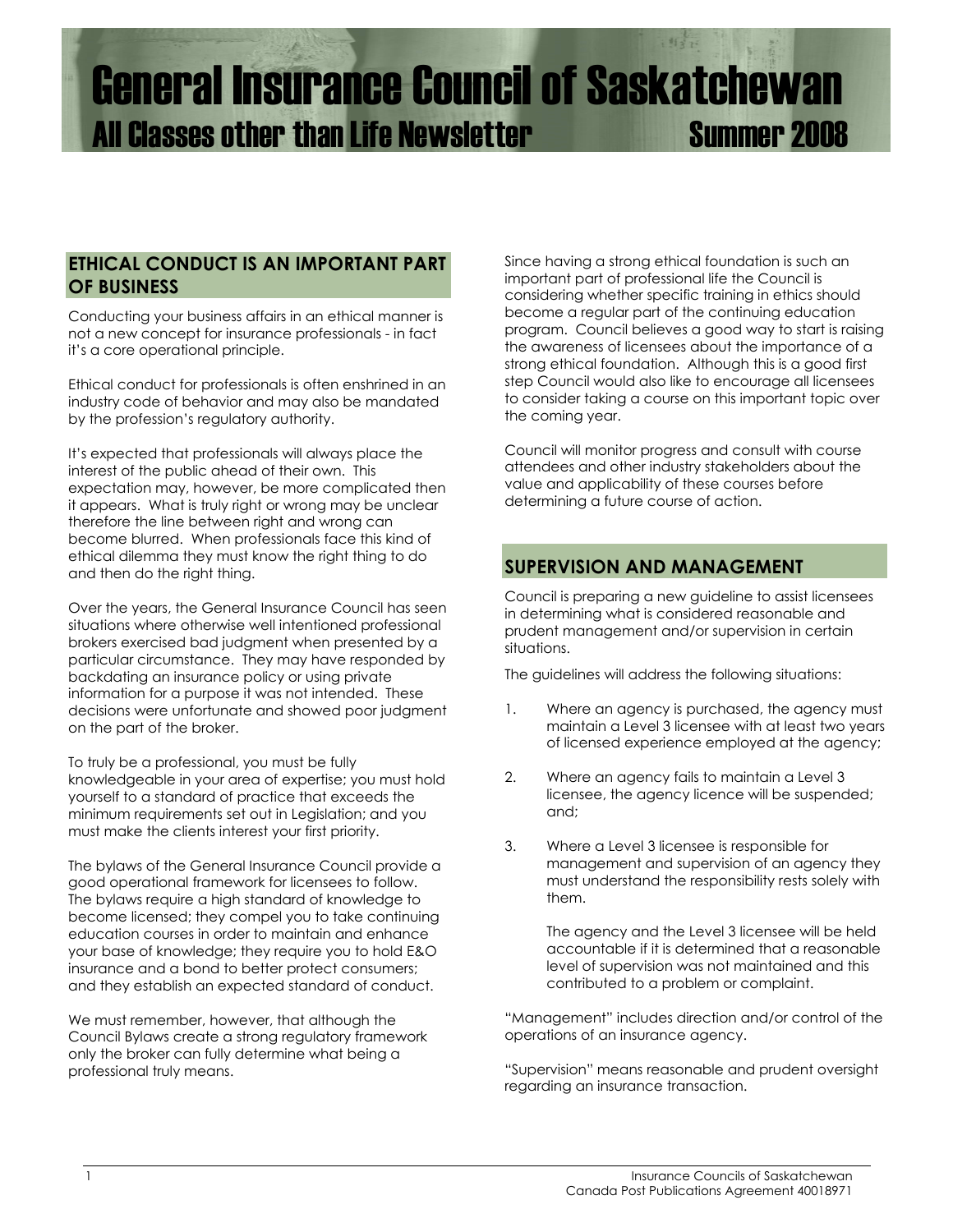The following are areas where licensees commonly request clarification:

**a) Is it acceptable for a Level 3 to be in the office two days per week? Three days?** 

 Council will not set specific time frames or criteria that would define management and supervision. In each situation, reasonable and prudent oversight requires close management and supervision.

**b) Could the Level 3 be in the office two days a week, but be required to be readily available by cell phone or email at all times during normal business hours?** 

Access to a supervisor is an important factor and access by faxes and/or email and/or direct telecommunications may offer a reasonable and prudent level of supervision.

#### **c) Or would the Level 3 be required to be available every single day of the week?**

 As previously noted, specific rules do not exist. What is important is that reasonable and prudent oversight requires that the Level 3 licensee be available to provide Level 1 and Level 2 licensees with assistance in a timely manner if they have any doubt or uncertainty about an insurance transaction. The availability of the Level 3 licensee could be by electronic communications. If this level of supervision is not available, Level 1 and Level 2 licensees should proceed with caution in the transaction and ensure that it is reviewed at the earliest opportunity when the supervising agent is available.

#### **d) Is it acceptable for a Level 3 licensees to be gone on vacation for a couple of weeks?**

 It is acceptable for the Level 3 licensee to take vacation. However, if a Level 1 or Level 2 were to undertake an insurance transaction for which they were not trained, knowledgeable or sufficiently experienced to understand, the Level 3 licensee and the agency could potentially face disciplinary consequences because of a lack of reasonable and prudent oversight. Should the Level 3 licensee be away on an extended vacation, it is suggested that arrangements be made in advance, for alternate supervision to be available from another broker or insurance company underwriters willing and able to provide such assistance.

An extensive guideline is being developed and will be provided to licensees upon completion.

# **DESIGNATED LEVEL 3**

Agency owners planning on selling their insurance agency are reminded of the necessity of maintaining a designated Level 3 licensee.

An agency must designate one Level 3 licensee who is employed predominately by the agency to be responsible for the overall management and supervision of the agency and its office locations.

Failure to designate a Level 3 licensee who is responsible for the overall management and supervision of the agency or its office locations may result in the suspension of the agency's licence.

Council will consider a Conditional Level 3 licence for licensees wishing to purchase an agency providing the applicant meets the following qualifications:

- (a) The applicant must successfully complete two CAIB courses and the bylaw exam; and
- (b) Have one year of licensed experience in the insurance industry; and
- (c) No other Level 3 licensee is sponsored by the agency.

Please contact our office if you require further clarification.

# **FINES AND COSTS**

The General Insurance Council Bylaws were amended effective May 27, 2008. This will allow Council to assess fines and costs related to investigations.

- 1. A fine not exceeding \$5,000 for each finding and \$15,000 in the aggregate for all findings; and
- 2. The costs of the investigation and hearing into the licensee's conduct and related costs, including the expenses of the complaints and investigation committee and the discipline committee and the costs of legal services and witnesses; and
- 3. If a licensee fails to make payment in accordance with items (1) and (2) above, the licensee's licence will be suspended.

# **ERRORS & OMMISSIONS INSURANCE**

Effective July 8, 2008, the General Insurance Council Bylaws regarding Errors & Omissions Insurance has been amended to clearly identify that the E&O policy must be underwritten by an insurance company licensed to do business in Canada.

The bylaw reads as follows:

1. An agency or a direct writer sponsored by an insurer shall maintain and provide annually proof of a valid policy of errors and omissions insurance that meets the following requirements: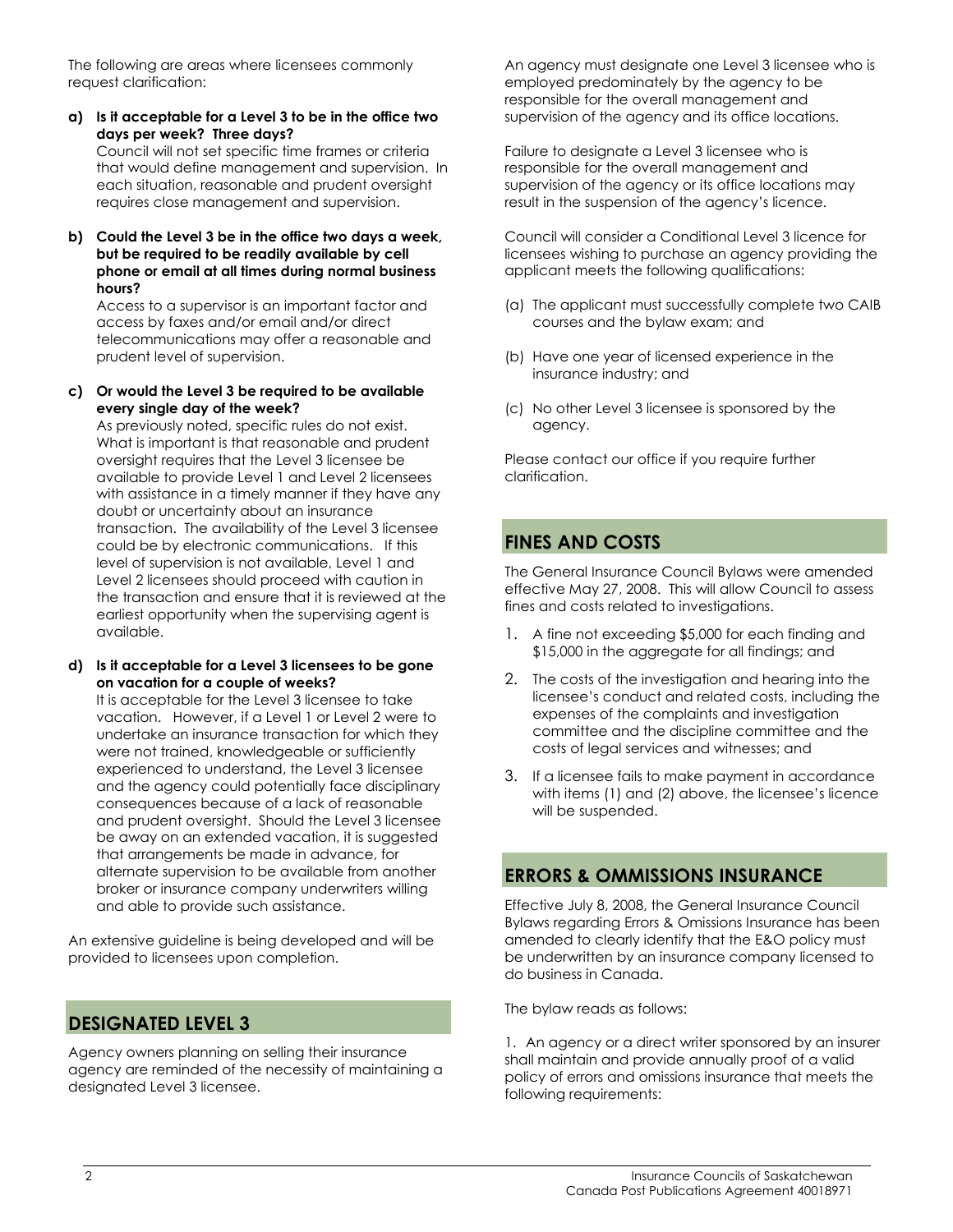(a) a minimum of \$500,000 coverage and a minimum aggregate limit of \$1,000,000;

(b) be broad enough to cover all insurance products which the licensee is licensed to sell as defined by The Saskatchewan Insurance Act; and

(c) be underwritten by an insurance company licensed to do business in Canada.

2. Failure by a licensee to immediately notify Council in the event of a cancellation or non-renewal of their errors and omissions insurance is misconduct.

# **LICENCE FEE INCREASE**

As a result of increased operating costs including a major redevelopment of our licensing system, Council will increase all licence fees in 2009 and 2010.

The following licence fee increase is scheduled for implementation effective January 1, 2009.

| All Classes other than Life | \$10 increase in 2009; and a    |
|-----------------------------|---------------------------------|
| Agency                      | further \$10 increase in 2010   |
| All Classes other than Life | \$10 increase in year 2009; and |

Agent/Salesperson a further \$10 increase in 2010

The General Insurance Council of Saskatchewan has maintained the same licence fees for the past thirteen years.

## **INFORMATION REGARDING NEW ISI INSURANCE INITIATIVE**

The Life Insurance Council of Saskatchewan ("Council") has provided notice to affected parties of its intent to regulate insurance that is sold "incidental to" the sale of another product.

Incidental selling of insurance ("ISI") includes, but is not limited to, any group insurance plan, certificate, policy or coverage sold by a member of your association that provides insurance to a customer that insures the customer's ability to make payment(s) on a loan. In addition, it includes any form of property insurance that is sold incidental to a loan.

Unlike all other forms of insurance, ISI has not previously been regulated.

A recent Supreme Court of Canada Decision (Canadian Western Bank v. Alberta, 2007 SCC) has clarified some of the uncertainties concerning the regulation of the marketing of ISI products. As a result of this case, insurance regulators in other jurisdictions are reviewing the regulation of ISI products.

The Superintendent of Insurance has overall responsibility for the regulation of insurance in Saskatchewan and has delegated his authority to the Insurance Councils to regulate the sale of insurance by agents or salespersons of agents.

The Superintendent has informed the Insurance Councils that The Saskatchewan Insurance Act applies to the marketing of all insurance products, including ISI.

Council is in the process of determining the level of regulation that will be appropriate to ensure that ISI is marketed in the best interests of the consumer.

# **AUDITED FINANCIAL STATEMENT**

The December 31, 2007 Audited Financial Statement is available on the Council website.

## **BYLAWS AND SCHEDULES**

The bylaws and schedules have been amended with respect to fines and costs, travel course of study and Errors & Omissions Insurance.

A copy of the amended bylaws and schedules can be obtained on the Council website http://www.skcouncil.sk.ca/genbylaw.htm.

## **COUNCIL WEBSITE**

The Council website provides a license search function that is available to the industry and the public.

A licensee can use the site to confirm the status of their licence or to determine if their licence has been renewed.

The bylaws, schedules, licence forms and other information are also available.

Visit www.skcouncil.sk.ca.

## **OTHER BULLETINS**

Licensees may access all Council bulletins (Life, General Adjuster, Travel and Hail) from the main page of the Council website.

Past issues of all bulletins are also available on the website.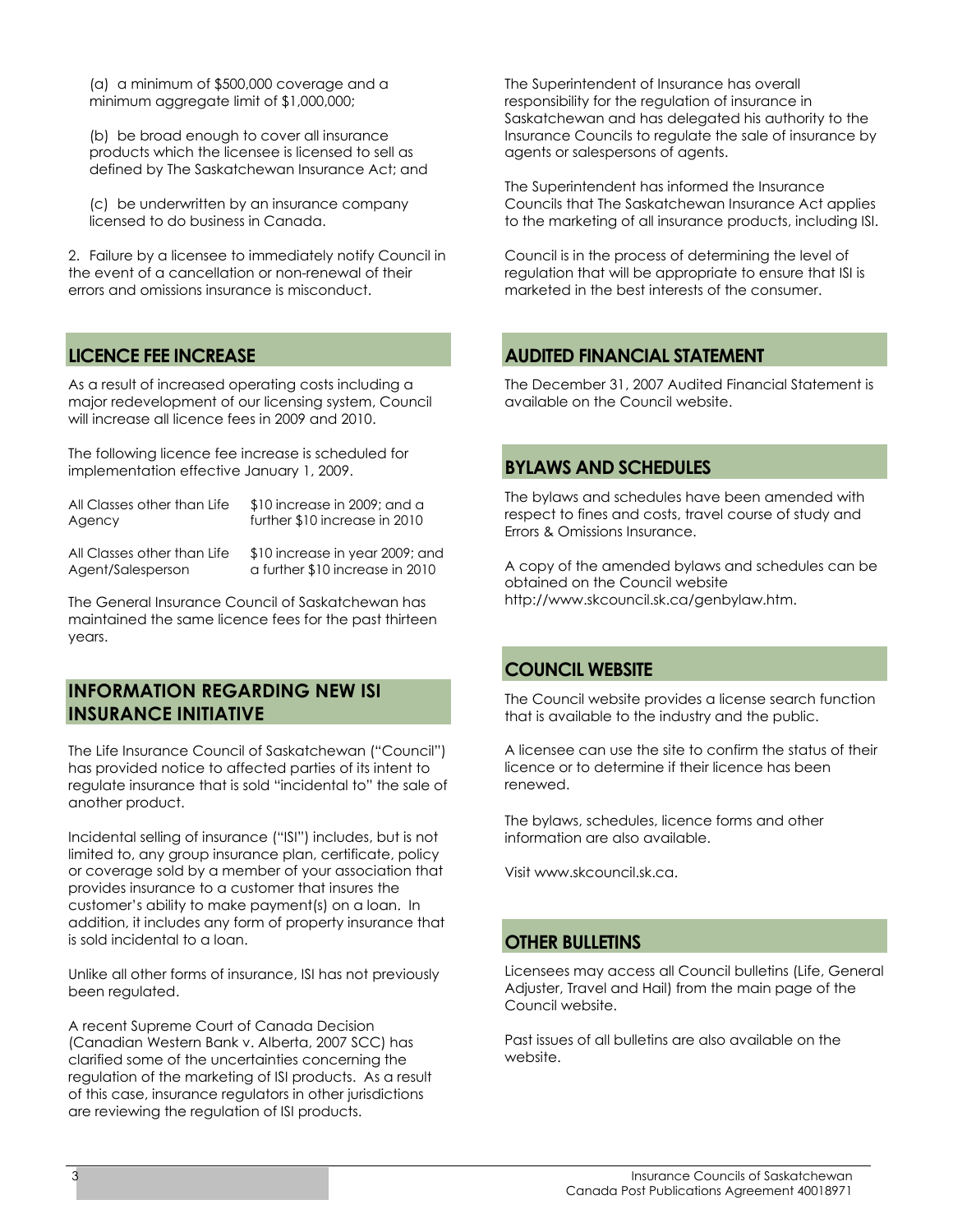## **DISCIPLINARY SECTION - ALL LICENCE CLASSES**

#### **September 1, 2007 – May 1, 2008**

Any licensee who uses information in this bulletin to discredit another licensee or any other person will be guilty of misconduct.

**Donald Benjamin Beveridge, Carolyn Ann Beveridge and Ascent Financial Services Ltd.** representing The Equitable Life Insurance Company of Canada were on September 13, 2007 found to have offered inducements to a client that caused a client to make decisions that were not in the client's best interests. As well, they were found to have placed their interests before that of the client and in doing so potentially harmed the standing of licensees. The conduct involved one client who invested in a business owned by the licensees. A joint recommendation on penalty made by the Complaints and Investigation Committee, the client and the licensees was accepted by the Discipline Committee and was made an order of The Discipline Committee and the following conditions were applied to:

"The licence of Donald Beveridge is hereby subject to conditions imposed by the Discipline Committee of the Life Insurance Council pursuant to a penalty order dated October 22, 2007. In the event the licensee breaches a condition imposed by the penalty order, this licence will be immediately suspended and remain suspended until all conditions are met.

The licence of Carolyn Beveridge is hereby subject to conditions imposed by the Discipline Committee of the Life Insurance Council pursuant to a penalty order dated October 22, 2007. In the event the licensee breaches a condition imposed by the penalty order, this licence will be immediately suspended and remain suspended until all conditions are met.

The licence of Ascent Financial Services Ltd. is hereby subject to conditions imposed by the Discipline Committee of the Life Insurance Council pursuant to a penalty order dated October 22, 2007. In the event the licensee breaches a condition imposed by the penalty order, this licence will be immediately suspended and remain suspended until all conditions are met.

In making the order the committee wants to make it clear to all licensees that borrowing money from a client is never an acceptable practice. Further, it should never be assumed that the repaying of the monies, once discovered, will resolve the matter for the licensee.

In the matter before the committee there were exceptional circumstances that caused the committee to accept the penalty agreement that did not carry a suspension or cancellation of licence for the licensees involved. The main factor the committee carefully considered in arriving at its decision was the irreparable damage to the consumer from non reimbursement that would ensue if the agreement was rejected in favour of a licence suspension or licence cancellation."

**Gerhard Bosman** representing The Canada Life Insurance Company entered into a consensual agreement on August 13, 2007 in which he agreed to the cancellation of his Life and Accident & Sickness Licence.

In the consensual agreement he acknowledged that he had accepted a premium payment in the amount of \$7,000 from a client which he did not give to the insurance company but used for his own expenses. He then misled the client about the investment the client believed they had by providing false investment updates.

Mr. Bosman was charged with theft as result of Canada Life's investigation and on April 9, 2008 was convicted under Sections 332 (1) and 334 (a) of the criminal code. He was sentenced to 9 months imprisonment in the community.

#### **Failure to maintain Errors & Omissions Insurance**

Licensees, as a condition of licence are required to maintain Errors & Omissions Insurance and where a licensee has not renewed their errors and omissions insurance, they must immediately notify Council of that fact.

- 1. **Craig Stephen McCrystal** of Regina SK representing The Equitable Life Insurance Company of Canada received a 30 day suspension.
- 2. **Cheryl Ann McLean** of Regina SK representing the American Income life Insurance Company received a 30 day suspension.

All of the above licensees waived their rights to a Disciplinary Hearing and entered into a consensual agreement accepting a suspension their licence.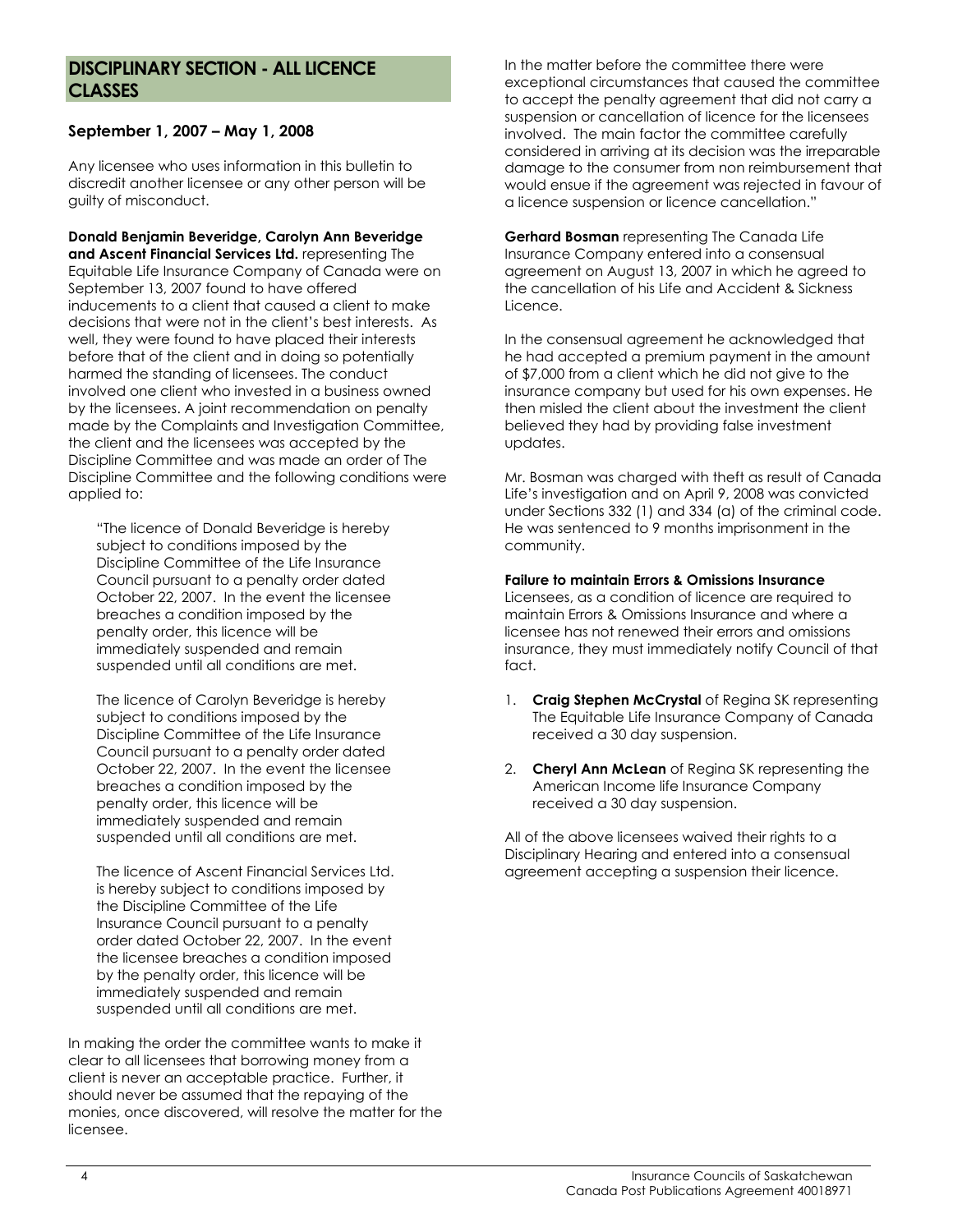# **CONTACT SECTION**

#### **Council Staff**

Ernie Gaschler, Executive Director

Penny Barlow, Licensing

Annette Graff, Manger of Licensing

Diane Lindsay, Licensing/Continuing Education Coordinator

Cindy Swales, Licensing

John Waugh, Director of Compliance

#### **Contact Information**

Licensing 306.347.0862 Complaints 306.352.7870 Fax 306.569.3018 Email info@skcouncil.sk.ca

General Insurance Council of Saskatchewan 310, 2631 – 28th Avenue Regina SK S4S 6X3

#### **Council Members**

The names of the Council members may be obtained from the web site at the following addresses:

www.skcouncil.sk.ca/general\_council.htm

## **EXAM AND STUDY MATERIAL SECTION**

Ingried Stroeder, Examination Coordinator

Exam scheduling 306.525.5900

www.ibas.sk.ca